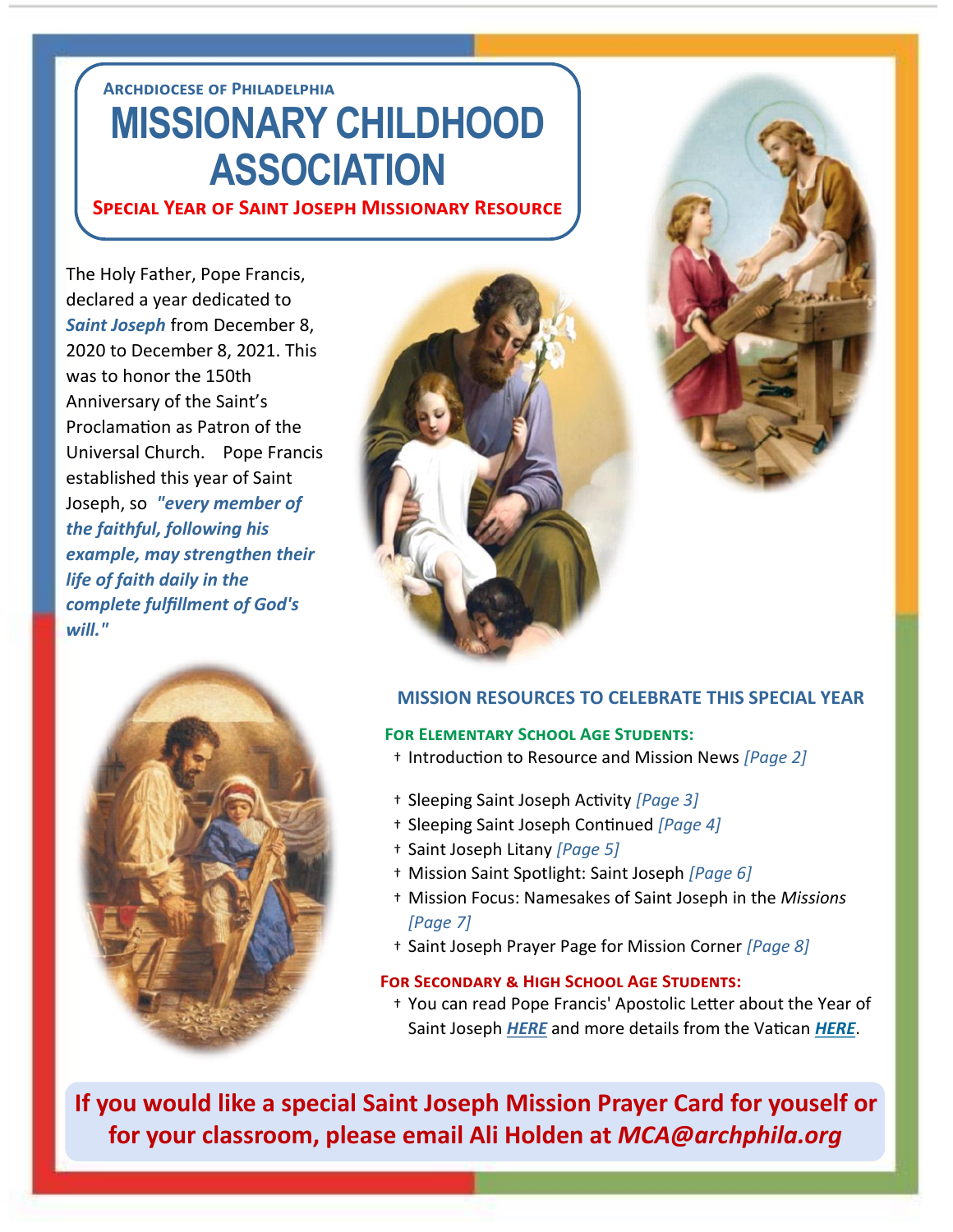## *Solemnity of Saint Joseph Celebrated on March 19, 2021*

A *Solemnity* in the Catholic Church is the celebration of a Feast Day of highest importance. It can be an observance of a mystery of our faith such as the Trinity, an event in the life of Jesus and Mary or a memorial of an important Saint, like Saint Joseph. Its celebration begins the evening before the Feast Day and in the Mass the Gloria and Creed are said.

As Missionaries, we ask Saint Joseph to intercede for us. Saint Joseph teaches us about the value of silent contemplation, an essential aspect of prayer. There are no recorded words of Saint Joseph in the Gospel. His silence is considered an active listening to the will of God. Perhaps, in this Year of Saint Joseph, you can encourage your students to pray to him daily, asking for his help in listening to follow God's will. **Following the lead of Saint Joseph, we can ask him to teach us how to follow Jesus with abandon, giving Him all that we are. Saint Joseph, whose heart was united with the hearts of Jesus and** 



**Mary, can guide us in growing in holiness personally, as a family, as a nation and as a Church.** 

This Lenten season is a time for us to place ourselves anew under Joseph's protection and patronage, in imitation of Jesus and Mary. Let us emulate Saint Joseph so that we can approach Easter Sunday with hearts overflowing with love for God and a raised awareness and ardent appreciation of the great sacrifice Jesus made for us.





*Modeling Your Family after God's First Missionaries*

**This day will focus on emulating the Missionary Spirit of the Holy Family. Plan on scheduling the time in your School day for your students to attend the Virtual Mission Day***!*

**[Click HERE to Register !](https://docs.google.com/forms/d/e/1FAIpQLSckcfAVPHnfNRa-_NO5r_H33DywTHo7fKqhlyrjRBUu2QuMJQ/viewform?usp=sf_link)**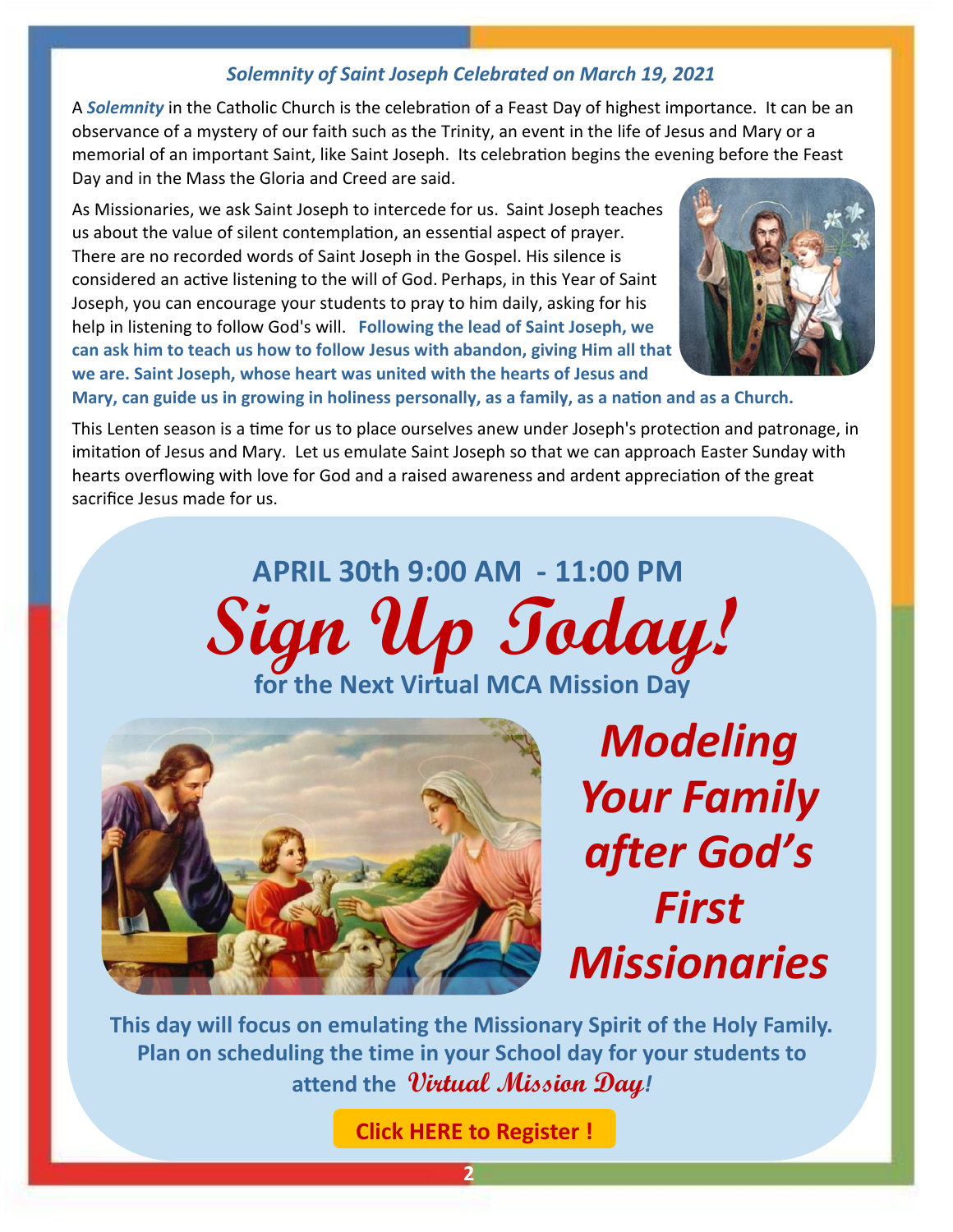

**Sleeping Saint Joseph Activity**

**God loves sleep.** *He made it!* So much that as humans, approximately one-third of our life is spent asleep! As we learned in Genesis, even God needed sleep, and He **RESTED** on the 7th day after creating the heavens and the earth. *"Come to me, all you who are weary and burdened, and I will give you rest."* Matthew 11:28

God is a Father, just like our parents were happy when we finally went down for a nap when we were babies, he too is delighted when we get our rest.

**In the life and mission of Saint Joseph, God chose to speak to him as he slept. On FOUR occasions, God communicated through an angel to Saint Joseph, very important messages in his dreams.** 

Recently, **Sleeping Saint Joseph** has become a popular devotion in the Church. It involves writing your intention on a piece of paper, and slipping it under a statue of the sleeping Saint Joseph In doing this, a person is asking Saint Joseph to bring their intention to God.

*"Even when he is asleep, he is taking care of the church! Yes! We know that he can do that.* 

*So when I have a problem, a difficulty, I write a little note and I put it underneath Saint Joseph, so that he can dream about it. In other words I tell him: Pray for this problem!"* 

 $222$ 

*Pope Francis encourage us, "Do not forget Saint Joseph who sleeps! Jesus slept with the protection of Joseph."* 

 *-*Pope Francis, on his *Sleeping Saint Joseph* Devotion





**PRAYER ACTIVITY: Use your Bible to read about the different times that God spoke to Saint Joseph in his sleep. Find this information from the different Bible verses below. Color your very own** *Sleeping Saint Joseph* **on the next page. Place the image next to your bedside and use a pencil to write down intentions you have for Saint Joseph. You can also use your creativity and make your own version of a Sleeping Saint Joseph using everyday materials, like socks and paper rolls, etc. with buttons and string.** 

**Matthew 1:20**

**Matthew 2:13 Matthew 2:19 Matthew 2:22**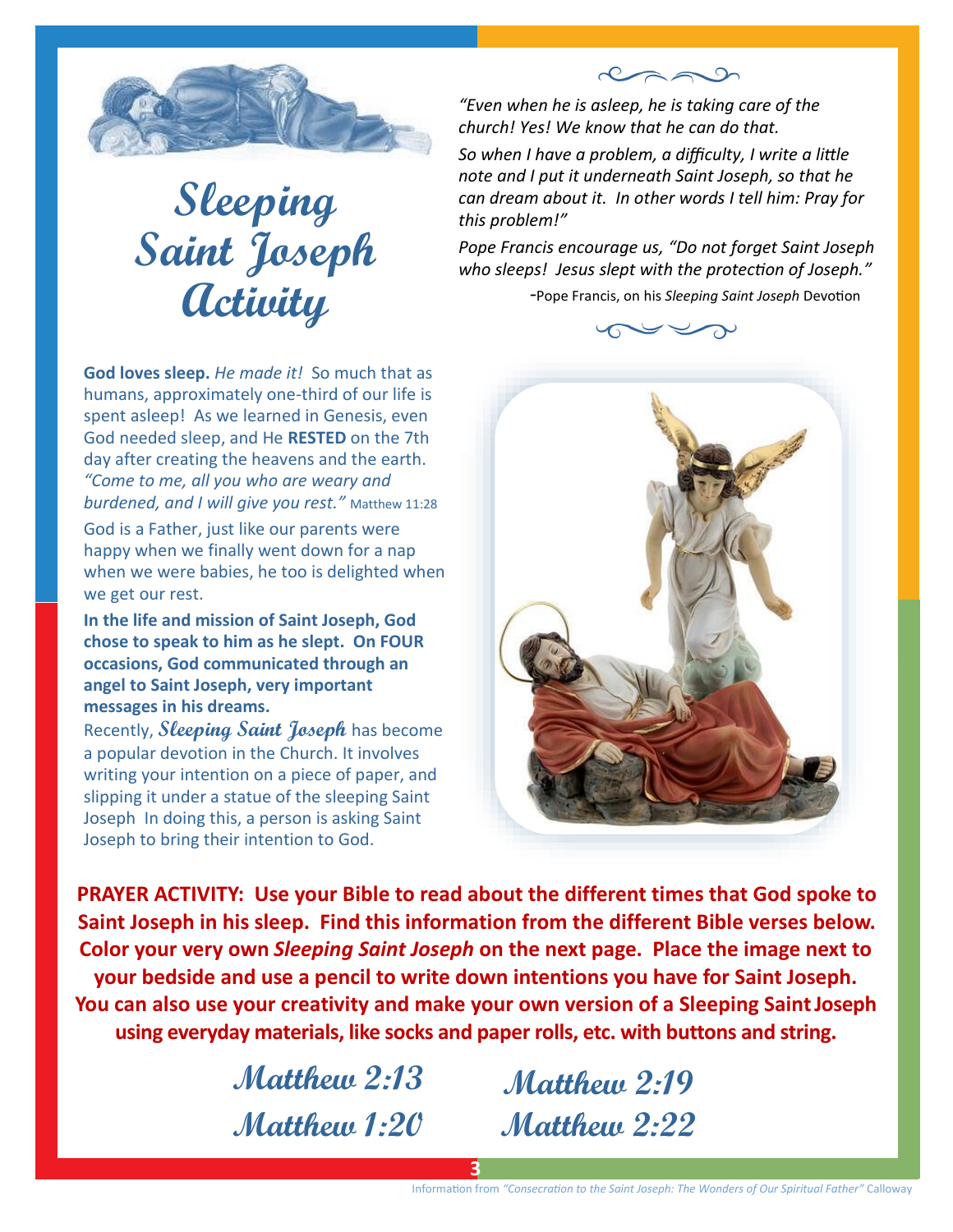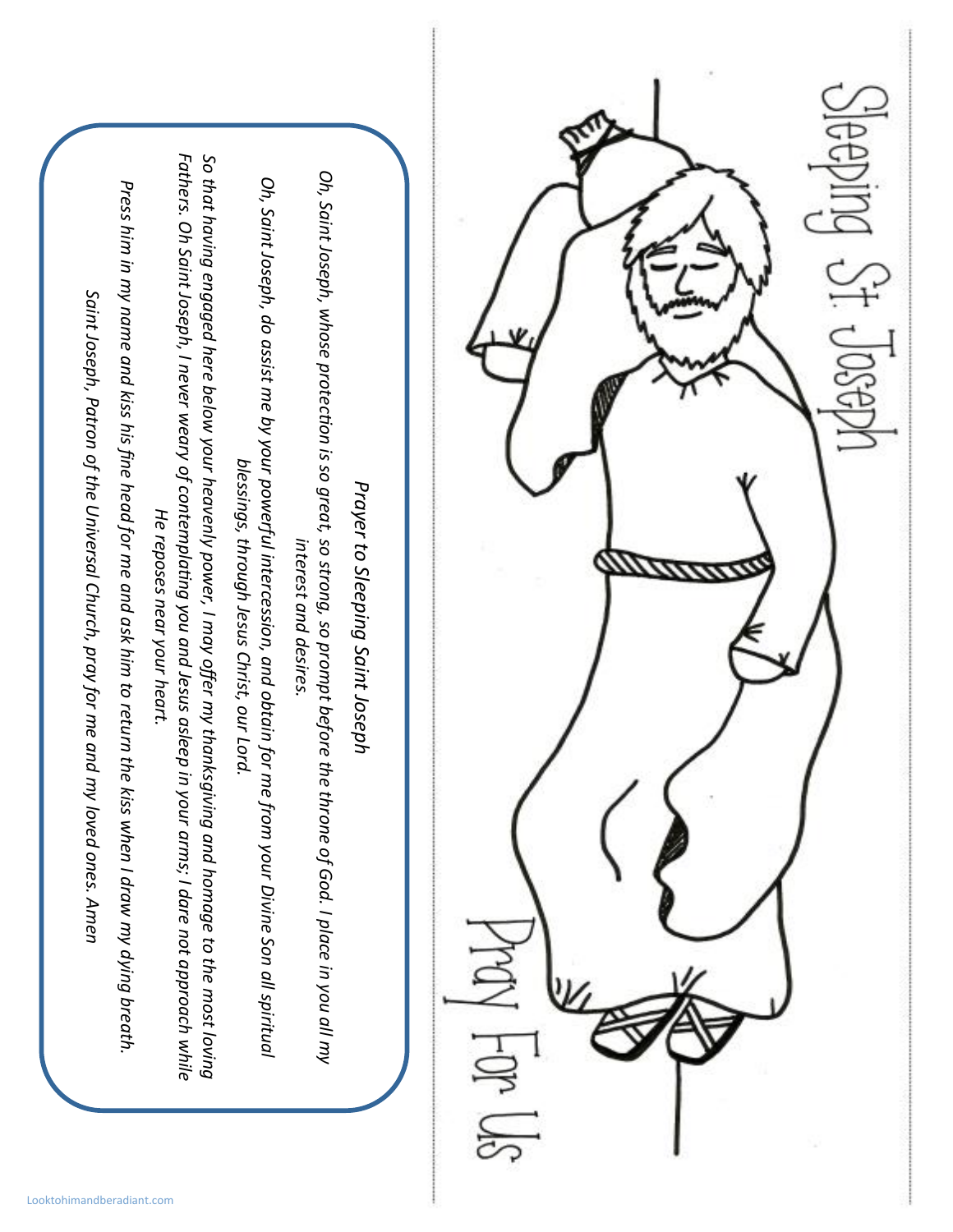## **Litany of Saint Joseph**

Lord, have mercy on us, the control of the lord, have mercy on us. Christ have mercy on us, Christ have mercy on us. Lord, have mercy on us, the control of the lord, have mercy on us. Jesus, hear us, Jesus, graciously hear us.

God the Father of heaven, Same Manuel Market Market Have mercy on us. God the Son, Redeemer of the World, The Most Controller Have mercy on us. God the Holy Spirit, **Have mercy on us.** Have mercy on us. Holy Trinity, one God, Have mercy on us.

Holy Mary, **Pray for us.** Pray for us. Saint Joseph, **Pray for us.** Pray for us. Renowned offspring of David, Network and Pray for us. Light of Patriarchs, The Pray for us. Spouse of the Mother of God, The Pray for us. Chaste guardian of the Virgin, The Chaste guardian of the Virgin, Foster father of the Son of God, Pray for us. Diligent protector of Christ, The Christ of Christ and Pray for us. Head of the Holy Family, The Pray for us. Joseph most just, The Community of the Pray for us. Joseph most chaste, The Contract of the Pray for us. Joseph most prudent, The Contract of the Pray for us. Joseph most strong, The Contract of the Pray for us. Joseph most obedient, The Contract of the Pray for us. Joseph most faithful, and the property of the Pray for us. Mirror of patience,  $\blacksquare$ Lover of poverty, the contract of poverty, the contract of poverty,  $\blacksquare$ Model of artisans, Notice and American control of a Pray for us. Glory of home life,  $\blacksquare$ Guardian of virgins, The Community of the Pray for us. Pillar of families, **Pray for us.** Pray for us. Solace of the wretched, The Contract of the wretched, Pray for us. Hope of the sick,  $\blacksquare$ Patron of the dying, part of the dying,  $P \cap \mathcal{P}$  are provided by  $\mathcal{P}$  and  $\mathcal{P}$ Terror of demons, Terror of demons, Protector of Holy Church, Protector of Holy Church,

*Lamb of God, who takes away the sins of the world, spare us, O Jesus.*  Lamb of God, who takes away the sins of the world, graciously hear us, O Jesus. Lamb of God, who takes away the sins of the world, have mercy on us, O Jesus. *He made him the lord of his household* **And prince over all his possessions. Amen.**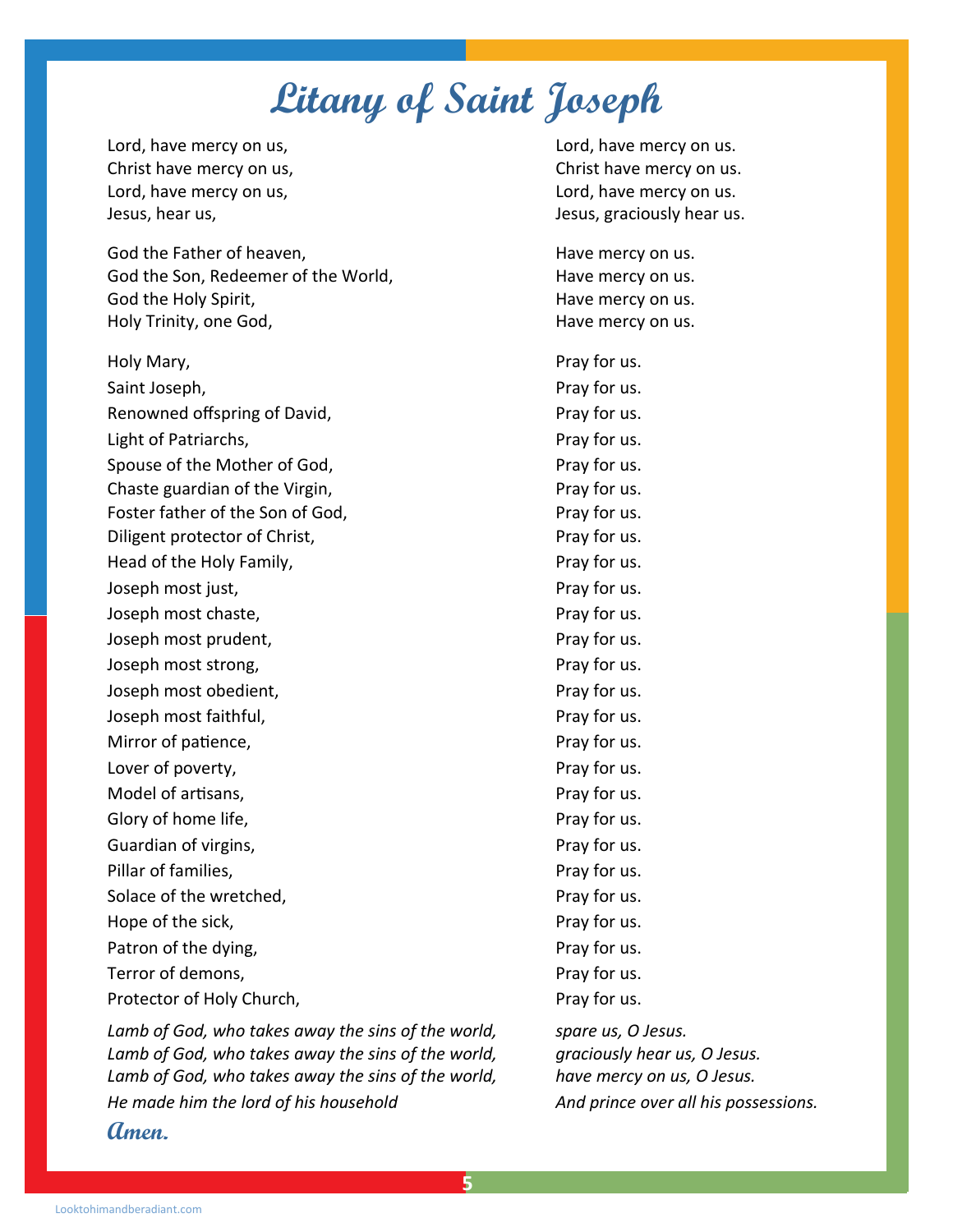#### **Archdiocese of Philadelphia**

#### missionary childhood association

## **Mission Saint Spotlight**

## **Saint Joseph**

**Saint Joseph is our spiritual Father.** By following his examples, you entrust yourself into his care so that he can help you acquire his virtues and become holy. He was obedient to God's commands and is a *Model for Missionaries*.



Saint Joseph reminds us of the dignity of work. Although there is little known about the father of Jesus, we do know that he was a carpenter, a working man, for the skeptical Nazarenes ask about Jesus, *"Is this not the carpenter's son?"* Matthew 13:55

Saint Joseph was a gracious man, especially at his work; one that never asked for payment, but pleasantly accepted anything that was provided. This shows a great respect and faith in God, as he believed God would provide for him and the Holy Family. An example of this is in the gifts presented by the Magi to Jesus. They helped provide for them during their long trip, when there was nothing else available.

This doesn't mean that Saint Joseph did not work hard – he knew he was responsible for the Son of God and his Mother! Joseph labored, both physically and spiritually to be the human father of God. Missionaries feel akin to Saint Joseph, as they must also work hard to bring the Word of God to others, help to take care of their needs, all the while, trusting in God's providence.

When an Angel came to tell Saint Joseph that his family was in danger, he immediately left everything he owned, all his family and friends, and fled to a strange country with his young wife and the baby. In Egypt, knowing no one and surrounded by people who believed in many gods, he found ways to support

his family. He was a living example of his faith and brought this to others. He and the Holy Family were one of God's *first Missionaries.* Missionaries following God's command, leave their family, friends and life behind, to serve and to bring the Good News of Jesus to others.

Saint Joseph, just like Missionaries around the world today, also shows us how to protect and provide for others. This was true throughout his entire life. From the beginning, he safeguarded Mary's reputation preserving her life, he protected Jesus from Herod and he continued to guard, to defend and keep holy watch over the Child Jesus and his mother, Mary.

**[Feast Day:](http://www.catholic.org/saints/f_day/)** March 19th **[Patron](http://www.catholic.org/saints/patron.php) of:** the Universal Church, unborn children, fathers, workers, travelers, immigrants and a happy death.

We know Joseph loved Jesus. His one concern was for the safety of this child entrusted to him. Not only did he leave his home to protect Jesus, but upon his return settled in the obscure town of Nazareth out of fear for his life. When Jesus remained in the Temple, we are told Joseph and Mary, searched with great anxiety for three days for him. Luke 2:48

Missionaries provide protection for children and their families who live in poverty. *Will you be Missionary like Saint Joseph and help assist children and their families in need in the Missions?* 

**INTERESTING FACT: Did you know that Saint Joseph has no quotes in the Bible? Usually, Missionary Saints are known for preaching and evangelizing, but he proves, just like our Patroness Saint Therese, that being quiet in prayer is also a great way of** *being Missionary.*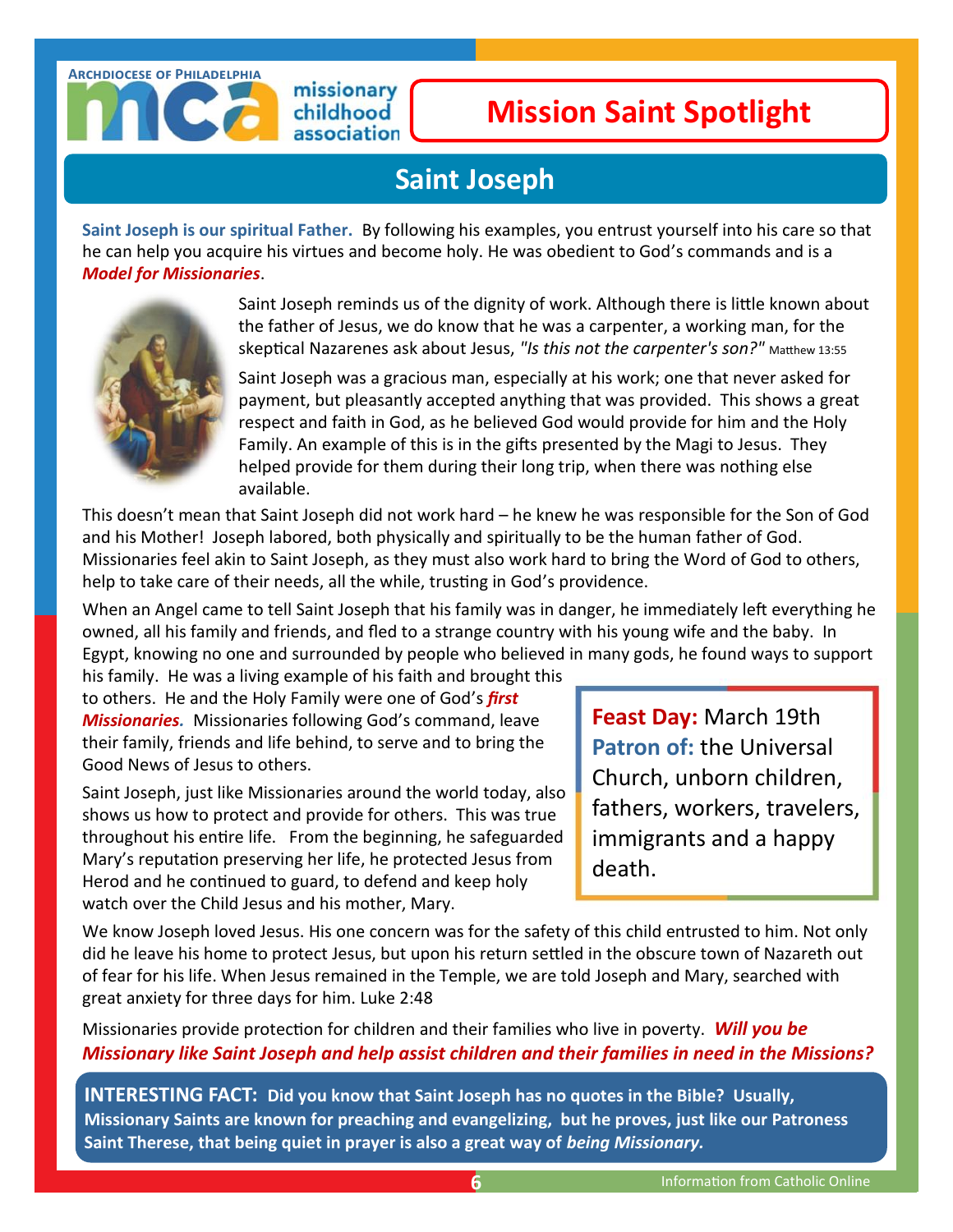# association

## ARCHDIOCESE OF PHILADELPHIA<br> **COMPANY AND MISSION FOCUS:** MISSION Groups **Inspired by Saint Joseph**

St. Joseph shows us how to protect and provide for others. He guarded Mary's life and reputation, he protected Jesus from Herod, and each and every day lovingly kept holy watch over the child Jesus and his mother, Mary.

All over the world. Missionaries are providing the same love, help and protection as Saint Joseph to those in need. You, too can be a giver of protection for children and people in the mission lands who live in poverty. This year, we are called to pray and sacrifice for these Missionaries and Mission Groups that are inspired by Saint Joseph serving all over the world.





From the remote village of Bintulu in Malaysia, where there are only two small rooms for 70 children, to the small town of L'Asile in Haiti, where teachers may go without pay for weeks, as families can't even afford food let alone tuition, your help this Lent will give to children who seek to learn and know

that God loves them. An offering of \$50 helps provide the children with what may be their only meal that day for one week—\$10 buys textbooks for 2 children.

Will you imitate Saint Joseph and offer a sacrifice for Missionary Sisters? You can help Sisters like those who feed the hungry and tend to the sick and abandoned elderly located 11,500 feet high in the South Andes Mountains.

The majority of the people in the area make a living as farmers and herdsmen and are unable to help care for these vulnerable adults. Family members have had to make a heartbreaking decision to leave them behind in search for employment. Consequently, the elderly live-in run-down adobe homes with no electricity or indoor water sources.



**Show your Saint Joseph side and help Religious Missionary Sisters construct a residence with a soup kitchen and rooms.** *Just \$20 provides blankets for the residents.*

## *WILL YOU . . .*

**Give \$1 to help buy a text book for a child? Give \$5 to support Sisters who are building a soup kitchen? Give \$10 to help pay school fees for a child in the Missions?**